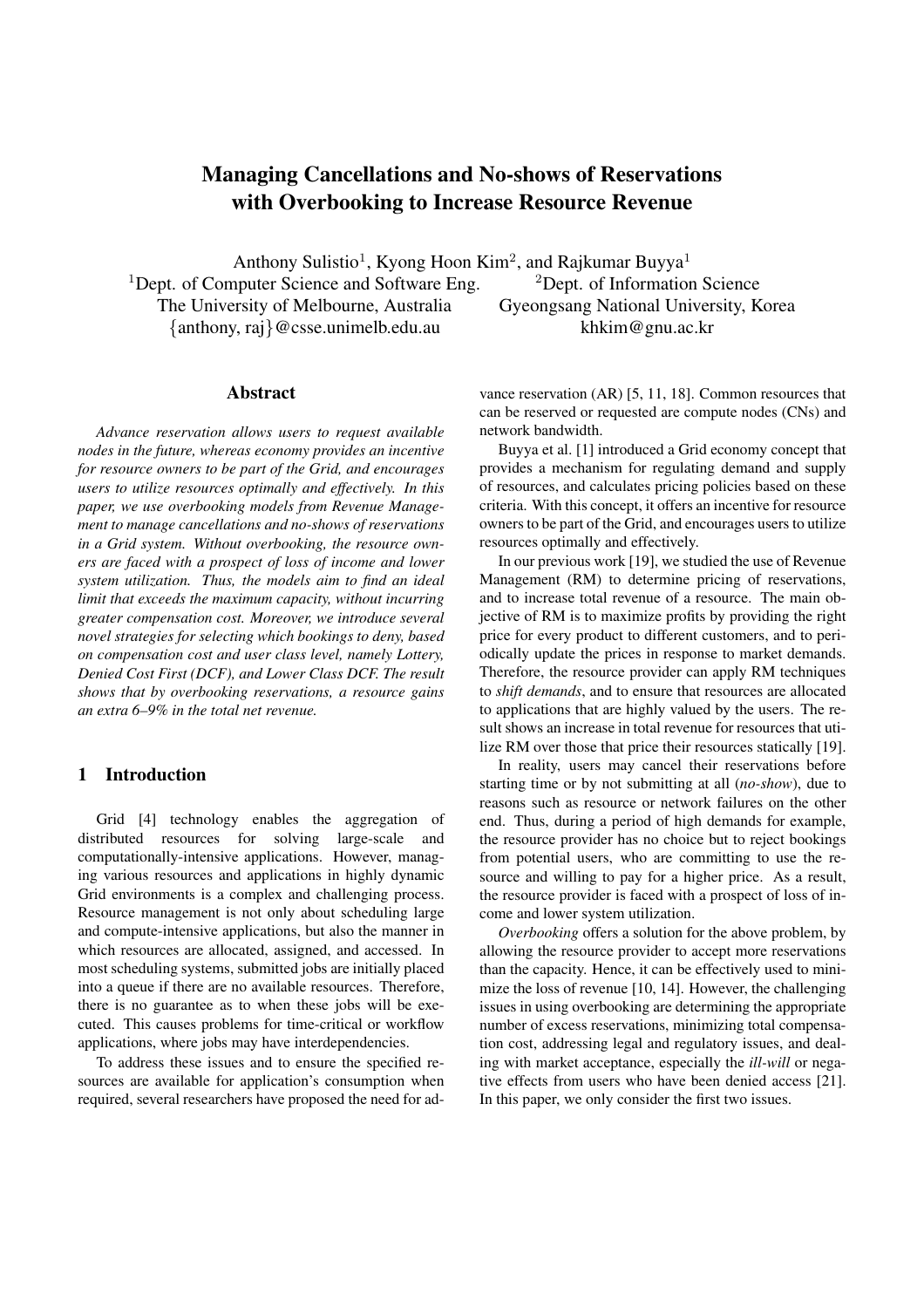The contribution of this paper is as follows. We extend our previous work in RM [19] by using overbooking models to manage cancellations and no-shows of reservations in a Grid system [18]. The overbooking models aim to find an ideal overbooking limit that exceeds the maximum capacity, without incurring greater compensation cost. Moreover, we introduce several novel strategies for selecting which bookings to deny, based on compensation cost and user class level, namely Lottery, Denied Cost First (DCF), and Lower Class DCF. Finally, we investigate the impact of these models and strategies on the net resource revenue through performance evaluation.

The rest of the paper is organized as follows. Section 2 mentions some related works on the overbooking issues in airlines, hotels, networks and Grids. Section 3 gives an overview of RM techniques, whereas Section 4 explains the overbooking models. Section 5 integrates overbooking into a capacity allocation heuristic to estimate a suitable quota for different users. Section 6 calculates cost and penalties of each reservation, and presents several strategies for choosing which reservations to be denied. Section 7 conducts a performance evaluation. Finally, Section 8 concludes the paper and suggests some further work to be done.

# **2 Related Work**

In a study done by Smith et al. [15] on American Airlines, 50% of the bookings were resulted in cancellations or no-shows. Moreover, the report found that 15% of the flight seats would be unused, if bookings were only limited to the capacity of a plane. Therefore, overbooking models were introduced to address the problem in unanticipated cancellations and no-shows, by several researchers in the airlines industry [2, 22]. The overbooking policies were also studied and applied to several industries, such as hotel [8], and car rentals [7]. Similarly, in this paper, we adopt these overbooking policies in the context of scheduling jobs by means of reservations in a Grid resource. Moreover, we propose several strategies for determining which excess reservations to deny, based on compensation cost and user class level.

In networks, overbooking is used to optimize throughput [12] and to address the issue of burst contentions in optical burst switched networks from a new domain [24]. Similarly, in Grids, Urgaonkar et al. [23] suggested overbooking as a way to increase resource utilization in shared hosting platforms, by specifying an overbooking tolerance on each component of an application running on one compute node. However, none of these works aim at maximizing revenue by charging the users with different prices, and calculating an ideal overbooking limit.

|                              | Table 1. An example of market segmentation |
|------------------------------|--------------------------------------------|
| in Grids for reserving jobs. |                                            |

| Class         | <b>User Category</b> | Restrictions                                                   |
|---------------|----------------------|----------------------------------------------------------------|
|               | Premium              | none                                                           |
| $\mathcal{D}$ | <b>Business</b>      | same VO, allow cancellation                                    |
| -3            | <b>Budget</b>        | same VO, non-refundable, only<br>for a limited number of nodes |

## **3 An Overview of Revenue Management**

Revenue Management (RM) has been widely adopted in various industries, such as airlines, hotels, and car rentals [10], since they have a limited and perishable capacity. RM can also be applied to Grid computing, as computing powers or nodes are considered to be perishable. In this section, we briefly give an overview of RM and its adaptation in Grids before going into more depth about the proposed overbooking models. A more detail explanation can be found in [19].

# 3.1 Market Segmentation and Price **Differentiation**

An initial step of RM is to identify various customer segments for a single product, and to apply different prices to each of them. The airlines industry is a well-known example that segments customers into different classes, such as first, business, and economy. With this approach, the airline can offer users from different classes with various fares and restrictions, based on their flexibility, price sensitivity, and time of bookings prior to departure times [10]. Hence, the airlines can set prices for seats in a same flight to be:  $p_1 > p_2 > p_3$ , where  $p_1$  denotes the price paid by class 1 (*Premium*) users, and so on.

In Grids, resources can be part of one or more *virtual organizations* (VOs). The concept of a VO allows users and institutions to gain access to their accumulated pool of resources to run applications from a specific field [6], such as high-energy physics or aerospace design. Table 1 shows an example of market segmentation in Grids. The classifications are based on VOs and time of bookings.

### 3.2 Booking Limits and Protection Levels

A *booking limit*, *b*, denotes a quota that is allocated to each user class. As listed in Table 1, each user class has a set of restrictions, which leads to a different price. In this paper, we assume that class 3 (*Budget*) users reserve *before* class 2 (*Business*) users *before* class 1 (*Premium*) users, as shown in Figure 1. This assumption is used so that once a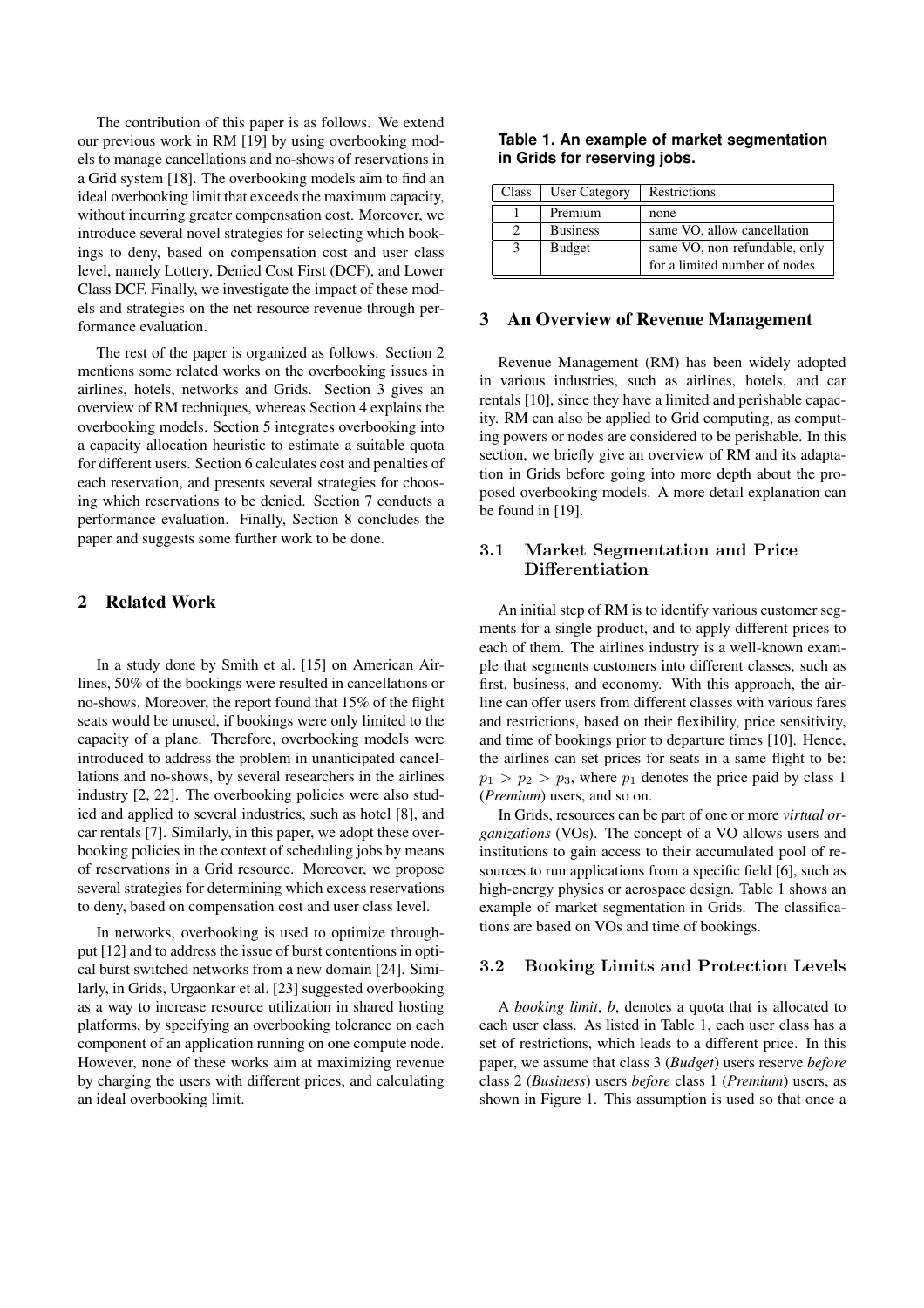



booking limit for class 3,  $b_3$ , is reached, then users will be offered a fare class of the next one, i.e. class 2, and so on.

To prevent high-fare bookings are being rejected in favor of budget ones, *protection* levels  $y_1$  and  $y_2$  are required to make some compute nodes (CNs) available for class 1 and 2 users respectively, that may book later. Moreover, a nested approach is used to determine  $b_i$ , where  $b_i$  denotes the booking limit for class i, as shown in Figure 1. With this approach, the booking limits are always nonincreasing, i.e.  $b_1 \geq b_2 \geq b_3$ . In addition, every class has access to all of the bookings available to lower classes. Hence,  $b_1$  equals to  $maxCN$ , where  $maxCN$  denotes the maximum capacity to be reserved.

In this paper, we use an array-based structure for administering reservations efficiently [17]. It is a *time-slotted* data structure, where each slot contains  $rv$ , the number of already reserved CNs, and bookingList, a list for storing reservations that start at this time. Thus, it partitions each reservation duration time dur into slots based on a fixed time interval  $\delta$ . If dur spans multiple slots, rv on each of them is updated accordingly. Moreover, each time slot contains  $b_1$ ,  $b_2$ , and  $b_3$  denoting the booking limit for class 1, 2 and 3 respectively.

#### **4 Overbooking Policies**

Figure 2 illustrates an example on how overbooking can protect a resource provider against unanticipated cancellations and no-shows. We define a *cancellation* as a reservation that is terminated by a user *before* the service or starting time  $t_s$ , as shown in Figure 2. Moreover, we describe a *no-show* as a reservation that *fails* to arrive and run on the resource on  $t_s$  (without a cancellation notice).

By setting the overbooking limit *ob* to be greater than  $maxCN$ , the resource provider can still accept more reservations (after  $t_1$ ) until total number of reservations  $tot_{AR}$ equals to  $ob$  (on  $t_2$  and  $t_3$ ), as shown in Figure 2. In contrast, a resource without overbooking has to deny potential reservations starting from  $t_1$ , since the capacity is full.

The overbooking limit itself needs to be updated and evaluated frequently as  $t_s$  approaches. Thus, as  $tot_{AR}$  in-



**Figure 2. An example of total number of reservations with and without overbooking.**

creases, ob decreases, as shown in Figure 2. Then, the resource provider takes an advantage of the cancellation and no-show periods to reduce  $tot_{AR}$ . In the best-case scenario, the resource may not need to deny any excess reservations due to a large number of no-shows. In the end, on  $t_s$ , a resource with overbooking yields more reservations that show up than without overbooking.

In this section, we adopt several *static* overbooking policies, introduced in the RM literature [14, 21], into our work. These static policies only calculate the ideal overbooking limit periodically prior to  $t_s$ , when the state and probabilities change over time. Thus, we assume the following things:

- cancellations and no-shows are independent of the number of total bookings.
- the probability of a cancellation is Markovian, i.e. it only depends on the current time.
- no-shows are treated as cancellations on  $t_s$ . Hence, we can define  $q(t)$  as a show rate or a probability that reservations show up from the time remaining until  $t_s$ .

#### 4.1 A Probability-based Policy

This is a simple overbooking policy, where *ob* is determined statistically based on the probability of shows. Equation 1 determines the overbooking limit at time  $t$ . For example, if  $maxCN = 100$  and  $q(t) = 0.80$ , then the amount of overbooking capacity is 125. Therefore, the lower the probability of shows, the higher the overbooking limit becomes.

$$
ob = \frac{maxCN}{q(t)}\tag{1}
$$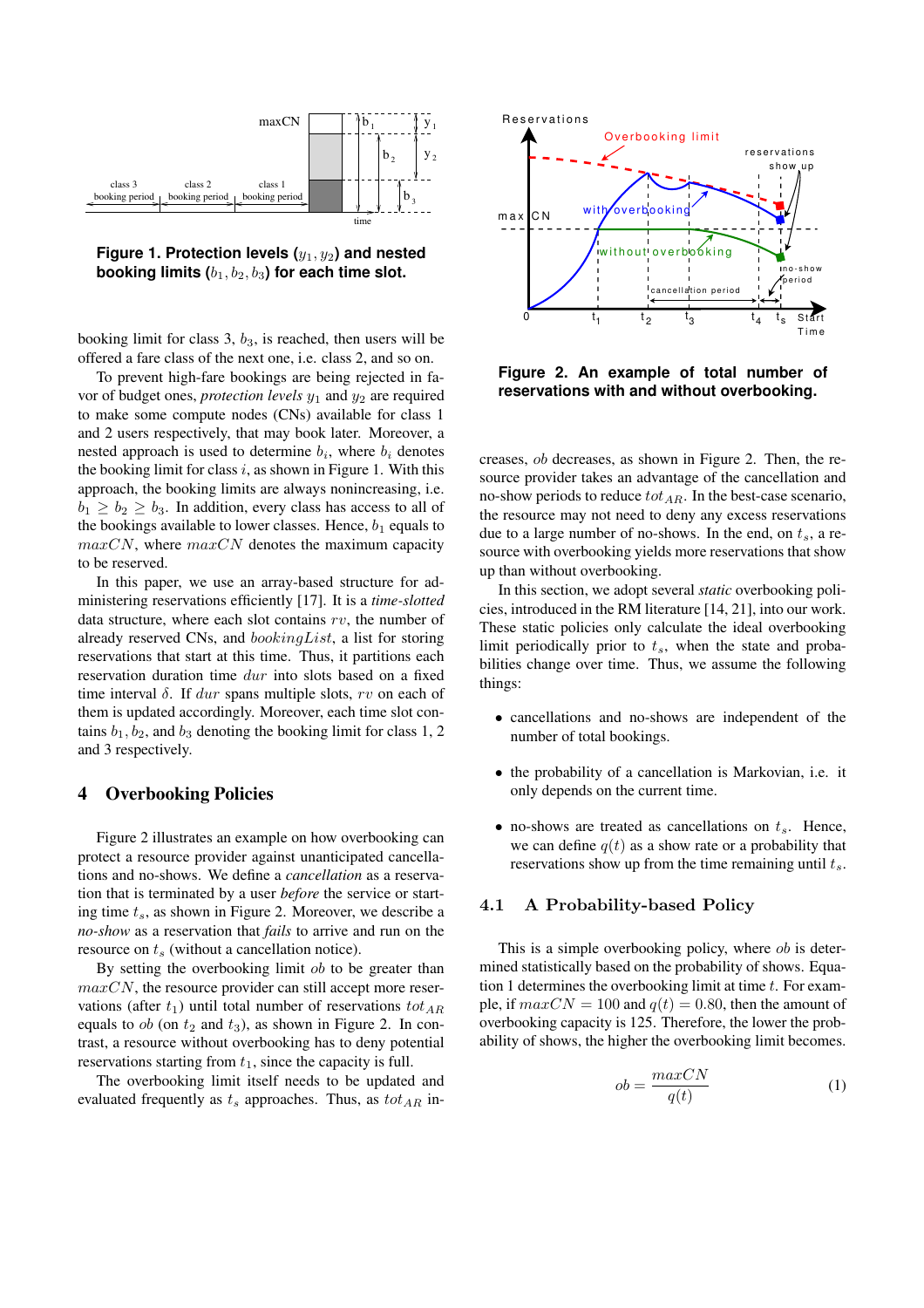#### 4.2 A Risk-based Policy

A risk-based policy aims to balance the expected cost of denied service with the revenue by accepting more bookings. The cost of denied service refers to the compensation money given to users who got rejected or *bumped* at the service time. This cost of denied service is denoted as  $cost_{ds}$ and is usually higher than the resource price  $p$ . Thus, a risk analysis is required in order to calculate a threshold at which the overbooking is allowed.

For computing the threshold, we need to find out the probability distribution of users demand and number of shows. Let  $A(x)$  denotes the probability that the demand of users is less than or equal to  $x$ , where  $x$  denotes the number of bookings. Moreover, we define  $F_x(y)$  as the probability that the number of bookings that will show up at the time of service is less than or equal to  $y$ .

Let us assume that the current booking limit and capacity are b and C, respectively. Then, we derive the expected revenue change by increasing the booking limit from b to  $b+1$ . By doing this, we are faced with three possible cases:

- 1. demand  $\lt b + 1$ , which means there are no changes in the forecasted revenue.
- 2. demand  $\geq b+1$  and the number of shows  $\leq C$ . Since the resource provider can serve users at  $t_s$ , the profit of p is obtained by accepting an additional reservation.
- 3. demand  $> b+1$  and the number of shows  $> C$ , which means the resource provider has to deny one user with a compensation cost. As a result, there is a loss of  $p - cost_{ds}$ , where  $cost_{ds} > p$ .

Thus, we can derive the expected revenue change by increasing the booking limit from  $b$  to  $b + 1$  as follows.

$$
E[R|b+1] - E[R|b] = (1 - A(b))\{pF_{b+1}(C) + (p - cost_{ds})(1 - F_{b+1}(C))\} = (1 - A(b))\{p - cost_{ds}(1 - F_{b+1}(C))\}
$$
\n(2)

| <b>Algorithm 1:</b> Overbooking Limit using a Risk Policy                                                                                                            |  |  |  |  |  |  |
|----------------------------------------------------------------------------------------------------------------------------------------------------------------------|--|--|--|--|--|--|
| $1 \tob \leftarrow C$ :                                                                                                                                              |  |  |  |  |  |  |
| 2 IR $\leftarrow (1 - A(obj))\{p - cost_{ds}(1 - F_{ob+1}(C))\};$                                                                                                    |  |  |  |  |  |  |
| 3 while $IR > 0$ do                                                                                                                                                  |  |  |  |  |  |  |
|                                                                                                                                                                      |  |  |  |  |  |  |
| $\begin{array}{ll} \textbf{4} & \bigg  \quad ob \leftarrow ob + 1 \; ; \\ \textbf{5} & IR \leftarrow (1 - A(obj)) \{p - cost_{ds}(1 - F_{ob+1}(C)) \; ; \end{array}$ |  |  |  |  |  |  |
| 6 end                                                                                                                                                                |  |  |  |  |  |  |
| 7 return $ob$ ;                                                                                                                                                      |  |  |  |  |  |  |

As long as the expected revenue change is greater than zero, the overbooking limit can be increased, as shown in Algorithm 1. The booking limit  $ob$  starts from the maximum capacity  $C$  (line 1), and is incremented until the expected revenue change becomes zero or negative (line 3).

In multiple fare classes, the increased revenue from having an additional booking can not be easily calculated. Therefore, a suitable approach is to determine a weighted average price  $\hat{p}$ , based on the mean demands  $\mu$  in each user class [14]. More specifically,

$$
\hat{p} = \sum_{i=0}^{n} \mu_i p_i \tag{3}
$$

We derive the show distribution  $F_x(y)$  at time t, under the assumption that each customer's showing probabilities are independent. The show probability of each customer at time  $t$  is denoted as  $q$ . Then, the number of shows, as investigated by Thompson [22], follows a binomial distribution:

$$
F_x(y) = \sum_{k=0}^{y} {x \choose k} q^k (1-q)^{x-k}
$$
 (4)

#### 4.3 A Service-Level Policy

Although the risk-based policy enhances the expected revenue of the resource, users who got denied at the service time, tend to submit their jobs to other resources in the future. Thus, by using this policy, a resource may lose some of these users in the long term. Moreover, this policy may increases the negative impact of overbooking towards users' satisfaction.

A service-level policy addresses the above issues by defining a specified level or fraction of denied users. For example, American Airlines and United Airlines have an involuntary denied boarding (DB) ratio of 0.84 and 0.51 per 10,000 passengers respectively, due to oversales in 2006 [13]. The data were taken from flights within and originated in the United States. With the service-level policy, the airlines may set a threshold of involuntary DB ratio to be 0.50 as an example. Accordingly, the airlines could determine the overbooking limit based on this threshold.

Suppose that the number of shows for a given x bookings is denoted as  $B(x)$ . Then, the service level of x bookings,  $s(x)$  is defined by Equation 5, where  $(B(x) - C)^{+} =$  $max(0, B(x)-C)$ . The equation implies the fraction of the expected denied service over the expected number of shows.

$$
s(x) = E[(B(x) - C)^{+}] / E[B(x)] \tag{5}
$$

If we use a binomial distribution for show demands, then the service level of  $x$  bookings can be defined as follows.

$$
s(x) = \frac{1}{xq} \times \sum_{k=C+1}^{x} (k - C) {x \choose k} q^{k} (1 - q)^{x-k}
$$
 (6)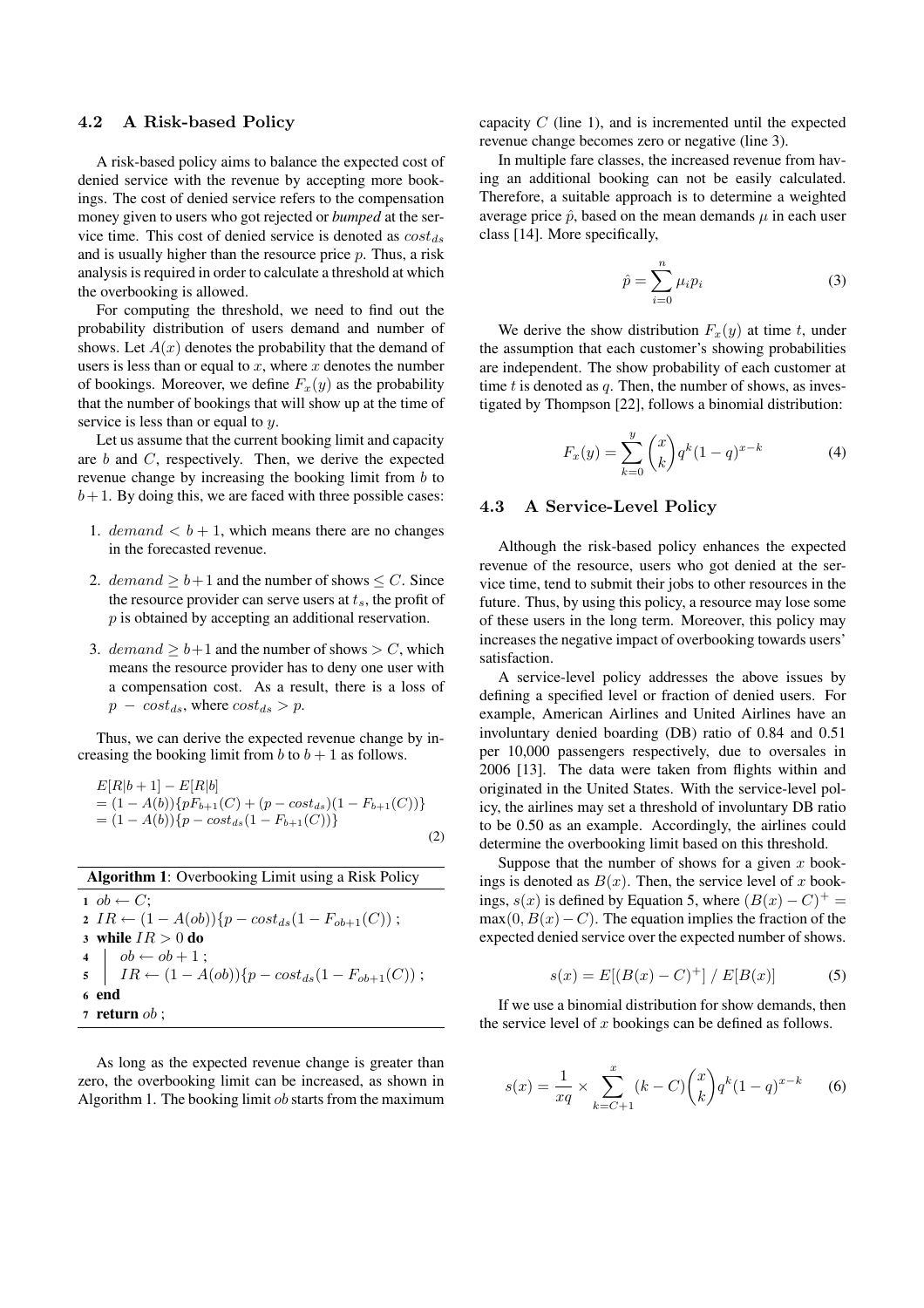For a given service level ds threshold, the overbooking limit for this policy is calculated in Algorithm 2. Initially, the overbooking limit ob starts from the maximum capacity C (line 1), and is incremented until  $s(x)$  equals to or less than ds\_threshold (line 3).

| <b>Algorithm 2:</b> Overbooking Limit using Service Policy                                                              |  |  |  |  |  |  |  |
|-------------------------------------------------------------------------------------------------------------------------|--|--|--|--|--|--|--|
| $1 \tob \leftarrow C$ :                                                                                                 |  |  |  |  |  |  |  |
| $2 s(x) \leftarrow E[(B(x)-C)^+] / E[B(x)]$ ;                                                                           |  |  |  |  |  |  |  |
| 3 while $s(x) \leq ds$ threshold do                                                                                     |  |  |  |  |  |  |  |
|                                                                                                                         |  |  |  |  |  |  |  |
| 4 $\begin{array}{c c} 3 & b \leftarrow ob + 1 \\ \hline 5 & s(x) \leftarrow E[(B(x) - C)^+] / E[B(x)] \; ; \end{array}$ |  |  |  |  |  |  |  |
| 6 end                                                                                                                   |  |  |  |  |  |  |  |
| 7 return $ob$ ;                                                                                                         |  |  |  |  |  |  |  |

#### 4.4 Overbooking Limit Calculation

In this subsection, we give a brief example on the calculation of the overbooking limit for the above policies. We consider the price of a single time slot in a resource is fixed, with  $p = 100$  and  $C = 50$  for simplicity. However, the denied cost  $cost_{ds}$  and the show-rate q are varied from 125 to 175 and from 0.60 to 0.95, respectively.

$$
ENR = pE[B(obj)] - cost_{ds} * E[(B(obj) - C)^+] \tag{7}
$$
  
=  $p * ob * q - cost_{ds} * \sum_{k=C+1}^{ob} {ob \choose k} q^{k} (1-q)^{ob-k}$ 

Table 2 shows ob, expected net revenue (ENR in G\$), and service level  $(SL)$  for each  $q$ , according to the probabilitybased policy. In contrast, the risk-based policy adaptively selects *ob* with a consideration of both the show rate and the denied cost, as shown in Table 3. The ENR and SL in both tables are calculated using Equation 7 and 6 respectively.

Table 4 shows the *ob* and ENR for a given service level, i.e. from 0.01 (1%) to 0.0001 (0.01%). Note that the ENR is also calculated by using Equation 7. From Table 4, it can be concluded that as SL decreases, ob and ENR become

**Table 2.** ob **using a probability-based policy**

|      |    | Expected Net Revenue (G\$) | Service                                          |                   |                     |
|------|----|----------------------------|--------------------------------------------------|-------------------|---------------------|
| q    | ob |                            | $cost_{ds} = 125 \left[ cost_{ds} = 150 \right]$ | $cost_{ds} = 175$ | Level               |
| 0.60 | 83 | 4,770.5                    | 4,728.6                                          | 4,686.7           | 0.0337              |
| 0.65 | 76 | $\overline{4,769.1}$       | 4,734.9                                          | 4,700.8           | 0.0277              |
| 0.70 | 71 | 4,796.7                    | 4,762.1                                          | 4.727.4           | 0.0279              |
| 0.75 | 66 | 4.805.6                    | 4,776.7                                          | 4.747.8           | 0.0233              |
| 0.80 | 62 | 4.828.4                    | 4,802.1                                          | 4,775.8           | 0.0212              |
| 0.85 | 58 | 4,836.5                    | 4.817.8                                          | 4,799.1           | $\overline{0.0152}$ |
| 0.90 | 55 | 4,870.7                    | 4,854.9                                          | 4,839.0           | 0.0128              |
| 0.95 | 52 | 4,898.9                    | 4,890.7                                          | 4,882.4           | 0.0067              |

**Table 3.** ob **using a risk-based policy**

|      | $cost_{ds} = 125$ |                |                  |    | $cost_{ds} = 150$                                     |     |    | $cost_{ds} = 175$ |        |  |
|------|-------------------|----------------|------------------|----|-------------------------------------------------------|-----|----|-------------------|--------|--|
| q    | ob                | <b>ENR</b>     | SL               | ob | ENR                                                   | SL. | оb | ENR               | SL.    |  |
| 0.60 |                   |                | $4,836.9$ 0.0834 |    | 87 4,750.4 0.0600                                     |     |    | 85 4,689.9        | 0.0459 |  |
| 0.65 | 83                |                | 4,846.7 0.0813   |    | 80 4,766.8 0.0555 78 4,711.1                          |     |    |                   | 0.0405 |  |
| 0.70 |                   |                |                  |    | 76 4.858.8 0.0693 74 4.784.2 0.0509 73 4.729.6 0.0425 |     |    |                   |        |  |
| 0.75 |                   | 4,870.4 0.0683 |                  |    | 69 4,802.4 0.0480 68 4,753.2 0.0389                   |     |    |                   |        |  |
| 0.80 |                   |                |                  |    | 66 4,884.2 0.0600 64 4,824.3 0.0385 63 4,782.2 0.0292 |     |    |                   |        |  |
| 0.85 | 62                |                | 4,898.4 0.0564   |    | 60 4,847.9 0.0330 59                                  |     |    | $4.811.5$ 0.0232  |        |  |
| 0.90 | 58 I              |                | 4.916.7 0.0465   |    | 57 4,873.1 0.0334 56 4,846.4 0.0219                   |     |    |                   |        |  |
| 0.95 | 54                |                |                  |    | 4,941.4 0.0294 53 4,912.3 0.0162                      |     | 53 | 4,891.9           | 0.0162 |  |

#### **Table 4.** ob **using a service-level policy (with**  $cost_{ds} = 150$

|   |  |          |  | $SL = 0.01$ $SL = 0.001$ $SL = 0.0001$              |  |                      |  |  |
|---|--|----------|--|-----------------------------------------------------|--|----------------------|--|--|
| q |  | $ob$ ENR |  | $ob$ ENR $ob$                                       |  | ENR                  |  |  |
|   |  |          |  | $0.60$   77   4,555.3   70   4,194.9   66   3,959.4 |  |                      |  |  |
|   |  |          |  | $0.65$   71   4,563.3   66   4,283.7   62           |  | $\overline{4,029.5}$ |  |  |
|   |  |          |  | $0.70$   67   4,628.8   62   4,334.6   59           |  | 4,129.4              |  |  |
|   |  |          |  | $0.75$ 63 4,667.1 59 4,418.9 56                     |  | 4,199.6              |  |  |
|   |  |          |  | $0.80$ 60 4,731.7 56 4,475.3 54                     |  | 4,319.5              |  |  |
|   |  |          |  | $0.85$   57   4,779.0   54   4,584.0   52           |  | 4,419.6              |  |  |
|   |  |          |  | $0.90$ 54 4,813.7 52 4,675.1 50                     |  | 4,500.0              |  |  |
|   |  |          |  | $0.95$   52   4,890.7   50   4,750.0   50           |  | 4,750.0              |  |  |
|   |  |          |  |                                                     |  |                      |  |  |

smaller for the same  $q$ . Moreover, for the same  $cost_{ds}$  of 150 in the service-level policy, the SL of the risk-based policy varies from 0.0162 ( $q = 0.95$ ) to 0.0600 ( $q = 0.60$ ), as shown in Table 3. This means that about 162 – 600 out of 10,000 reservations are denied by a resource provider when using the risk-based policy. Hence, from this example, the service-level policy produces a lower denied-service rate compared to the probability- and risk-based policy.

### **5 Capacity Allocation with Overbooking**

The capacity allocation problem in RM is to decide the booking limit for each class user, in order to maximize the overall expected total revenue. If too many CNs are allocated to lower-class users during peak periods, we may lose a chance to earn more revenue from accepting future bookings from higher-class users. On the contrary, an insufficient quota for the lower-class users in off-peak periods, may lead to a lower resource utilization and revenue. Thus, finding an appropriate capacity allocation to each user class at different time period is an important factor in RM.

We use an expected marginal seat revenue (EMSR) heuristic to determine the booking limits of three user classes, as shown in Algorithm 3. The overbooking limit needs to be calculated according to one of the models we previously discussed (line 1). Then, a virtual capacity  $C^+$ can be found (line 2), where  $C^+ \geq maxCN$ . In order to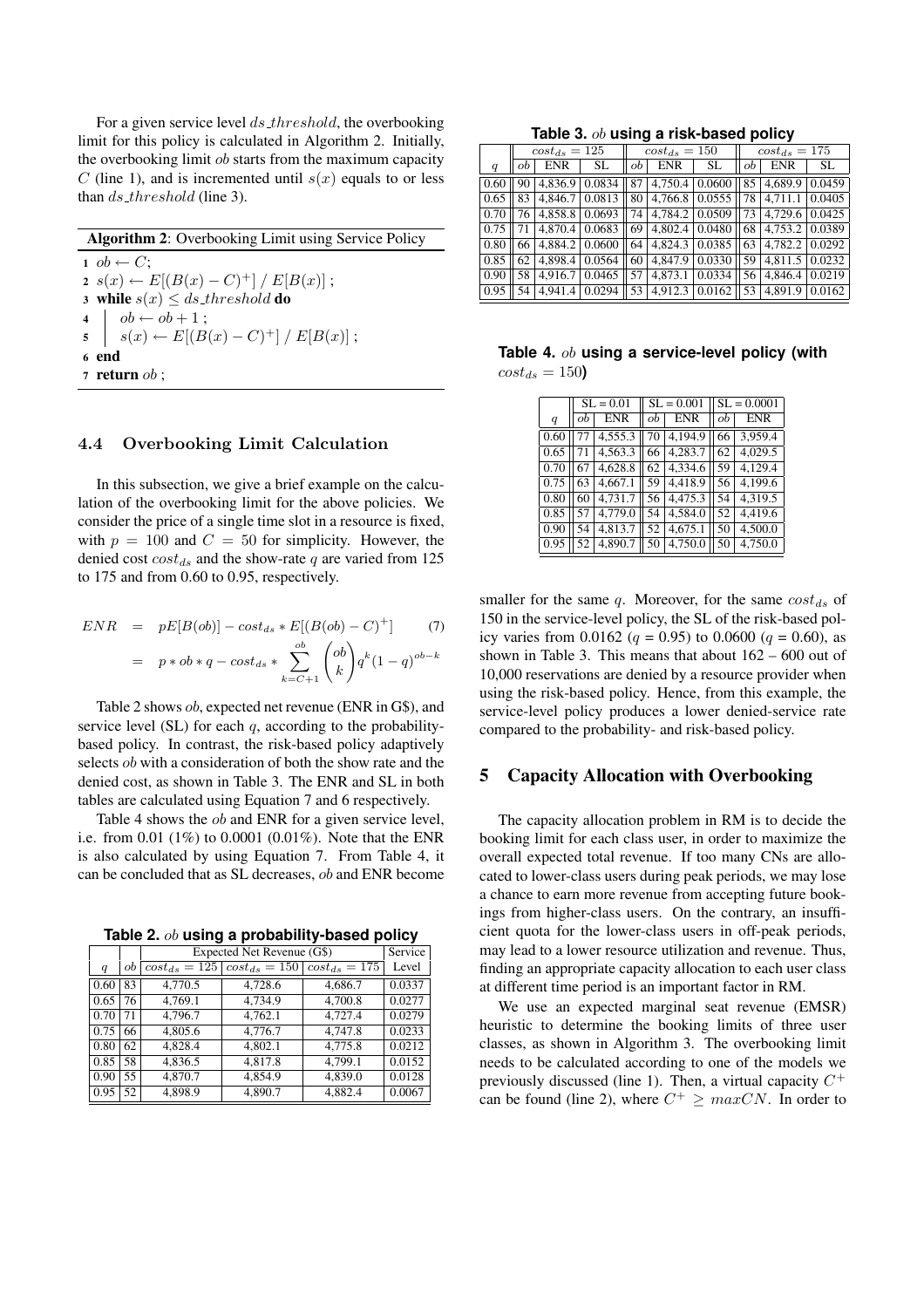determine  $b_3$  (line 5),  $y_1$  and  $y_2$  need to be calculated first (line  $3-4$ ). Then,  $b_2$  can found by using the *BookingLimit* algorithm with  $C^+ - b_3$  as the current capacity (line 6).

| <b>Algorithm 3:</b> Capacity Allocation with Overbooking                |  |  |  |  |  |
|-------------------------------------------------------------------------|--|--|--|--|--|
| $1 \tob \leftarrow OverbookingLimit(q, maxCN);$                         |  |  |  |  |  |
| $2 C^+ \leftarrow max(maxCN, ob);$                                      |  |  |  |  |  |
| 3 $y_1 \leftarrow C^+$ – BookingLimit( $C^+$ , $p_1$ , $p_3$ , $F_1$ ); |  |  |  |  |  |
| 4 $y_2 \leftarrow C^+$ – BookingLimit( $C^+$ , $p_2$ , $p_3$ , $F_2$ ); |  |  |  |  |  |
| 5 $b_3 \leftarrow \max(0, C^+ - y_1 - y_2);$                            |  |  |  |  |  |
| 6 $b_2 \leftarrow b_3 + \text{BookingLimit}(C^+ - b_3, p_1, p_2, F_1);$ |  |  |  |  |  |
| $7\ b_1 \leftarrow C^+$ ;                                               |  |  |  |  |  |

Let  $p_i$  denotes the price of class i, and  $F_i(x)$  denotes the probability that the demand of class  $i$  user is less than or equal to x. The *BookingLimit* algorithm finds the booking limit of a lower class user, based on the user's expected revenue and the demand of a higher class user. In Algorithm 3 line 3 and 6, we consider a class 1 user to be the higher class one. A detailed description of the the *BookingLimit* algorithm and the expected revenue of a class user have been omitted in this paper. However, they can be found on [19].

#### **6 Reservation, Penalty and Denied Cost**

Apart from overbooking and capacity allocation, the next important point in RM is to determine the pricing of each reservation. Moreover, if a cancellation or no-show occurs, a penalty fee needs to be introduced to discourage users from misusing it, and to cover some operational cost associated with managing reservations. Finally, the denied cost due to overbooking needs to be addressed.

#### 6.1 Initial Cost of A Reservation

As mentioned previously, in this model, we differentiate jobs based on whether they are using reservations or not. For non-AR jobs, we calculate the running cost as

$$
cost = dur * numCN * boost
$$
 (8)

where  $numCN$  denotes the number of CNs used, and  $bcost$ is the base cost of running a job at one time unit. Intuitively, the cost for jobs that use AR will incur higher due to the privilege of having guaranteed resources at a future time. Hence, the running cost for AR jobs is charged based on the number of reserved slots in the data structure:

$$
cost_{AR} = numSlot * numCN * bcost_{AR} \qquad (9)
$$

$$
bcost_{AR} = \tau * bcost * \delta \tag{10}
$$

where  $numSlot$  is the total number of reserved slots,  $bcost_{AB}$  is the cost of running the AR job at one time slot,

| Table 5. An example of variable pricing with               |  |  |
|------------------------------------------------------------|--|--|
| different $\tau_1, \tau_2$ , and $\tau_3$ during the week. |  |  |

| Pricing Name | Day Period | Time Period                     | $\tau_1$ | T2   | $\tau_3$ |
|--------------|------------|---------------------------------|----------|------|----------|
| Super Saver  | Weekdays   | $12 \text{ am} - 06 \text{ am}$ | 1.88     | 1.56 | 1.25     |
| Peak         | Weekdays   | $06 \text{ am} - 06 \text{ pm}$ | 3.38     | 2.81 | 2.25     |
| Off-Peak     | Weekdays   | $06 \text{ pm} - 12 \text{ am}$ | 2.63     | 2.19 | 1.75     |
| Super Saver  | Weekends   | $06 \text{ pm} - 06 \text{ am}$ | 1.88     | 1.56 | 1.25     |
| Off-Peak     | Weekends   | $06 \text{ am} - 06 \text{ pm}$ | 2.63     | 2.19 | 1.75     |

and  $\tau$  is a constant factor ( $\tau \geq 1$ ) to differentiate the pricing. Table 5 shows an example of setting different  $\tau$  of equation (10), according to demands or daily arrival rate from several parallel and Grid workload traces [3, 9]. Note that  $\tau_1, \tau_2$ , and  $\tau_3$  denote  $\tau$  for user class 1, 2 and 3 respectively.

## 6.2 Cancellation & No-Show Penalty Cost

In this paper, we use a simple penalty cost function, where the resource provider charges a user with a penalty rate  $\alpha_p$  times the price for each canceled or no-show reservation, where  $0 \le \alpha_p \le 1$ .  $\alpha_p = 0$  means the reservation is fully refundable, and  $\alpha_p = 1$  means it is not refundable. In multiple fare classes, we have  $\alpha_{p1} < \alpha_{p2} < \alpha_{p3}$ .

### 6.3 Denied or Compensation Cost

In this paper, we use Equation 9 to determine  $cost_{ds}$ , i.e. the denied service or compensation cost for each reservation. The value of  $\tau_{ds}$  depends on the agreement or policy set by the resource provider to a particular user class, with  $\tau_{ds} > \tau$ . Moreover, we present several strategies for addressing which excess reservations to deny at the starting time  $t_s$ , based on  $cost_{ds}$  and user class level, namely Lottery, Denied Cost First (DCF), and Lower Class DCF, as shown in Algorithm 4, 5, and 6 respectively.

|   | <b>Algorithm 4:</b> Lottery drawing                            |
|---|----------------------------------------------------------------|
|   | Input: $t_s$ and $C$                                           |
|   | 1 booking List $\leftarrow$ get booking list(t <sub>s</sub> ); |
|   | 2 overbooked $CN \leftarrow$ get total $CN(bookingList) - C;$  |
|   | 3 $denyCN \leftarrow 0;$ // total nodes to be denied           |
|   | 4 while $denuCN < overbookedCN$ do                             |
| 5 | $data \leftarrow get\,booking(bookingList,\,LOTTERY);$         |
| 6 | $calculate\_denied\_cost(data)$ ;                              |
| 7 | $remove(data, \, bookingList)$ ;                               |
| 8 | $denyCN \leftarrow denyCN + get\_total\ CN(data);$             |
|   | 9 end                                                          |

The simplest way to deny existing reservations is by conducting a lottery drawing, as depicted in Algorithm 4. Initially, a list of bookings,  $bookingList$ , that start at time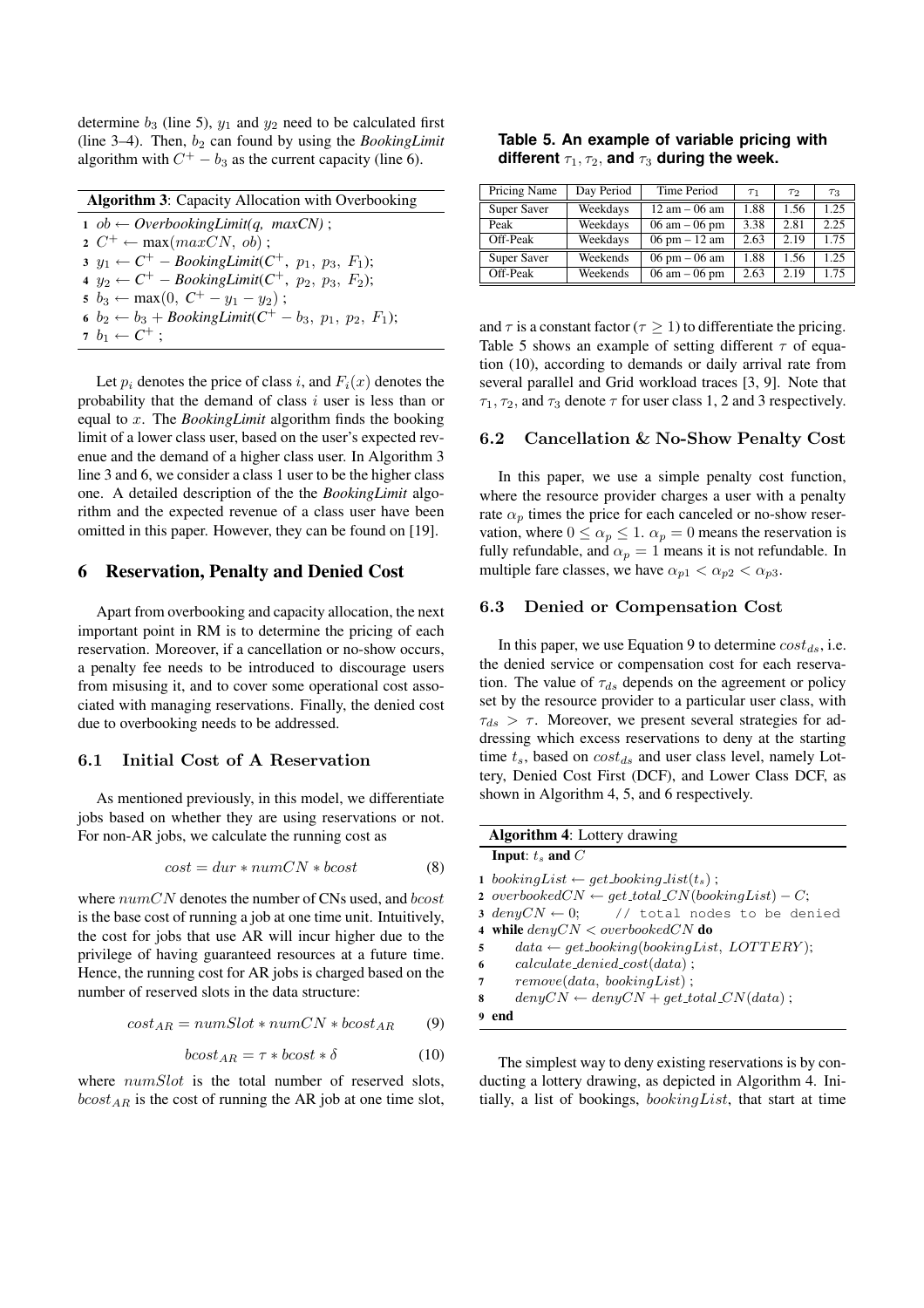$t<sub>s</sub>$  is withdrawn from the data structure (line 1). Since a booking may require more than one node, we also need to find out the number of overbooked CNs, overbookedCN, based on the current capacity  $C$ , and the total CNs required from  $bookingList$  (line 2). Then, the algorithm performs a lottery drawing on bookingList (line 5), with the unlucky booking is compensated and removed from the list and the data structure altogether (line 6–7). Next, the total CNs to be denied,  $denyCN$ , is incremented (line 8). Finally, this algorithm keeps ejecting more bookings from the list as long as  $denyCN < overbookedPE$  (line 4–9).

| Algorithm 5: Denied Cost First (DCF) |  |  |  |
|--------------------------------------|--|--|--|
|--------------------------------------|--|--|--|

**Input**:  $t_s$  **and**  $C$ 

1 bookingList  $\leftarrow$  get booking list(t<sub>s</sub>); 2 overbooked $CN \leftarrow get\_total\_CN(bookingList) - C;$ **3** denyCN  $\leftarrow$  0; // total nodes to be denied **4** sort(bookingList, GLOBAL DENIED COST) ; **5 while** denyCN < overbookedCN **do**  $data \leftarrow get\, boosting(bookingList, HEAD)$ ; **7** calculate denied cost(data) ; **8** remove(data, bookingList) ;  $deny CN \leftarrow deny CN + get\_total CN(data)$ ; **10 end**

In contrast, to minimize the total compensation cost on  $t_s$ , the Denied Cost First (DCF) strategy chooses which bookings to be denied based on  $cost_{ds}$ , as shown in Algorithm 5. Thus, DCF sorts bookingList based on the lowest  $cost_{ds}$  globally, regardless of any class types (line 3). Afterwards, DCF removes this booking from the head of bookingList (line 6), since the list is sorted from lowest to highest  $cost_{ds}$ . The rest of the operations are similar to the Lottery strategy.

Lower Class Denied Cost First (LC-DCF), as shown in Algorithm 6, has a similar strategy as DCF. However, LC-DCF aims at protecting higher-class bookings from being denied in the first place. Hence, LC-DCF sorts *bookingList* based on  $cost_{ds}$  for each class type (line 3). Similar to DCF, LC-DCF removes a booking from the head of *bookingList* (line 6), but this booking is from a lowerclass user that has the lowest  $cost_{ds}$ . If there are no more bookings from a lower class, then LC-DCF continues removing bookings from a higher class. The rest of the operations are similar to the Lottery strategy.

## **7 Performance Evaluation**

We carried out performance evaluation by using the GridSim toolkit [20] because we need to conduct *repeatable* and *controlled* experiments that would otherwise be difficult to perform in real Grid testbeds. The details of simulation parameters are discussed next.

|    | <b>Algorithm 6:</b> Lower Class Denied Cost First (LC-DCF)     |  |  |  |  |  |
|----|----------------------------------------------------------------|--|--|--|--|--|
|    | Input: $t_s$ and $C$                                           |  |  |  |  |  |
|    | 1 booking List $\leftarrow$ get booking list(t <sub>s</sub> ); |  |  |  |  |  |
|    | 2 overbooked $CN \leftarrow get\_total\ CN(bookingList) - C;$  |  |  |  |  |  |
|    | 3 $deny CN \leftarrow 0;$ // total nodes to be denied          |  |  |  |  |  |
|    | $\sim$ sort(bookingList, CLASS_DENIED_COST);                   |  |  |  |  |  |
|    | 5 while $denyCN < overbookedCN$ do                             |  |  |  |  |  |
| 6  | $data \leftarrow get\, boosting(bookingList, HEAD)$ ;          |  |  |  |  |  |
| 7  | $calculate\_denied\_cost(data)$ ;                              |  |  |  |  |  |
| 8  | $remove(data, \, bookingList)$ ;                               |  |  |  |  |  |
| 9  | $deny CN \leftarrow deny CN + get\_total CN(data);$            |  |  |  |  |  |
| 10 | end                                                            |  |  |  |  |  |

**Table 6. mean CPU rating for Grid and VO level, and their jobs' inter-arrival rates (**λ**).**

| Level           | $\mu$ Rating | $\mu$ runtime | $\lambda_{peak}$ | $\lambda_{off}$ | $\lambda_{saver}$ |
|-----------------|--------------|---------------|------------------|-----------------|-------------------|
| Grid            | 56,000       | 2 hours       | 0.13812          | 0.02290         | 0.01979           |
| VO <sub>1</sub> | 56,000       | 5 hours       | 0.05087          | 0.02092         | 0.01913           |
| VO <sub>2</sub> | 20,000       | 5 hours       | 0.05954          | 0.00537         | 0.00295           |
| VO <sub>3</sub> | 60,000       | 5 hours       | 0.15901          | 0.00097         | 0.00046           |
| VO 4            | 68,000       | 5 hours       | 0.07098          | 0.00672         | 0.00257           |

### 7.1 Simulation Setups

Table 6 and 7 summarizes all relevant information of the traces and resources used for our experiments. In GridSim, a CPU rating of one node is modeled in the form of MIPS (Million Instructions Per Second) as devised by Standard Performance Evaluation Corporation (SPEC) [16]. To determine  $bcost_{AR}$  on each resource, we use  $\tau$  from Table 5 for different time periods. A detailed explanation of these settings can be found in [19].

We model incoming job traffic at three levels: Grid (with all 10 resources), VO and resource, by using a Poisson model with different lambdas for peak  $(\lambda_{peak})$ , off-peak  $(\lambda_{off})$  and super saver  $(\lambda_{saver})$  period, as depicted in Table 6 and 7. Thus, we can set the peak period to be arriving more frequently than the off-peak period, and so on. For handling no-show of reservations, we use binomial distribution with the probability of no-shows  $(q_{ns})$  sets to 0.05, 0.10 and 0.15 for peak, off-peak, and super saver periods respectively. We use an exponential distribution to model the mean runtime  $(\mu)$  of jobs. Finally, we set the number of reserved CNs to 1 for all jobs.

We identify the Grid-, resource-, and VO-level trace to be *Premium*, *Business*, and *Budget* users respectively. Moreover, all traces have the same booking period of 2 hours, and they use exponential distribution to calculate the number of cancellations. Table 8 lists the job's canceled rate ( $\lambda_c$ ), the penalty rate ( $\alpha_p$ ), and  $\tau_{ds}$  for the denied service cost for each user class.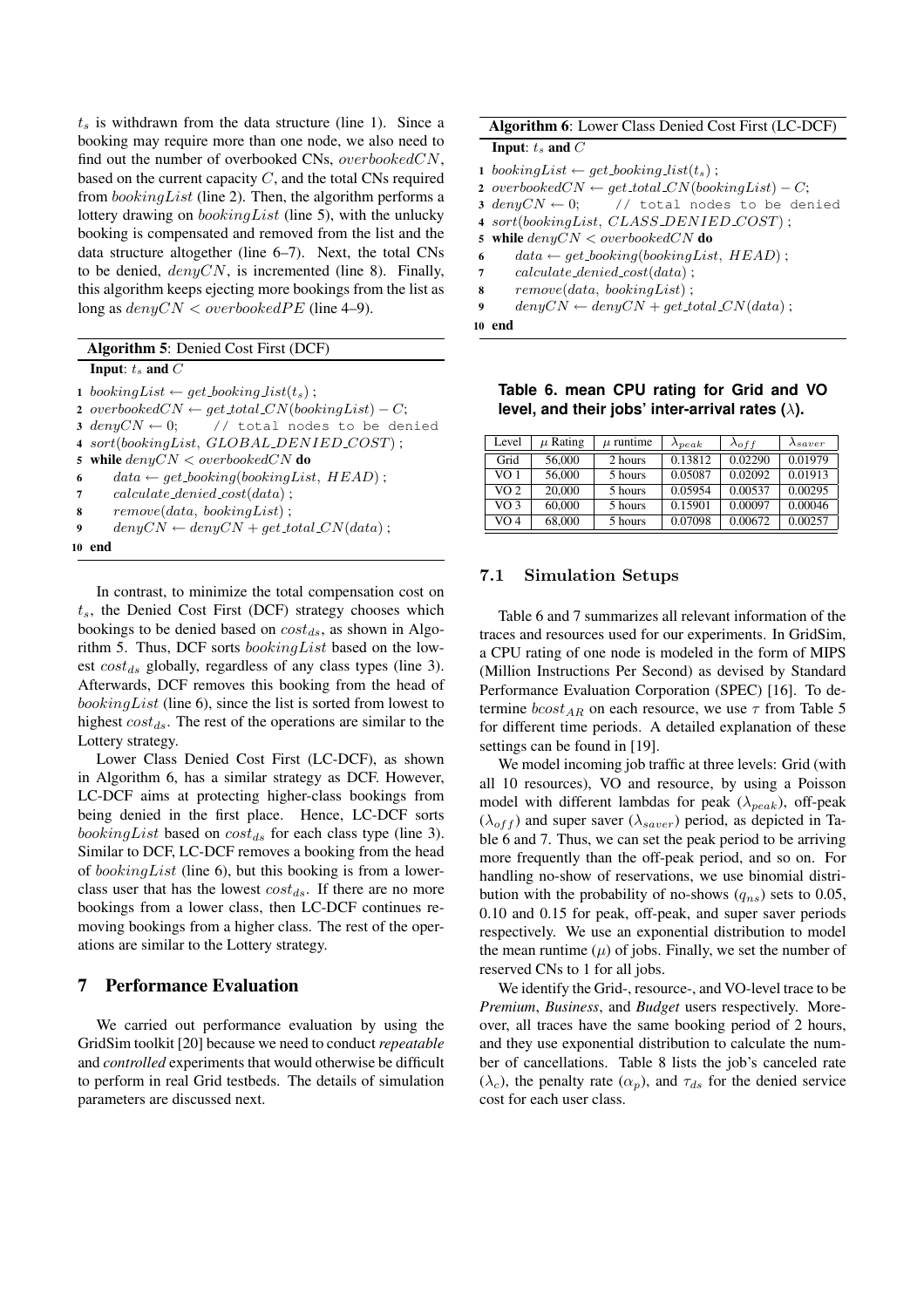| Resource Name (Location) | ID      | # Nodes | <b>CPU</b> Rating | V <sub>O</sub> | bcost(G\$) | $\mu$ runtime | $\lambda_{peak}$ | $\lambda_{off}$ | $\lambda_{saver}$ |
|--------------------------|---------|---------|-------------------|----------------|------------|---------------|------------------|-----------------|-------------------|
| RAL (UK)                 | $_{R1}$ | 41      | 49,000            |                | 0.49       | 3 hours       | 0.01670          | 0.00835         | 0.004175          |
| Imperial College (UK)    | R2      | 52      | 62,000            |                | 0.62       | 3 hours       | 0.01670          | 0.00835         | 0.004175          |
| NorduGrid (Norway)       | R3      | 17      | 20,000            | $\overline{2}$ | 0.20       | 3 hours       | 0.00835          | 0.004175        | 0.0020875         |
| NIKHEF (Netherlands)     | R4      | 18      | 21,000            | 2              | 0.21       | 3 hours       | 0.00835          | 0.004175        | 0.0020875         |
| Lyon (France)            | R5      | 12      | 14,000            | 3              | 0.14       | 3 hours       | 0.00835          | 0.004175        | 0.0020875         |
| CERN (Switzerland)       | R6      | 59      | 70,000            | 3              | 0.70       | 3 hours       | 0.03340          | 0.00167         | 0.000835          |
| Milano (Italy)           | R7      |         | 7.000             | 4              | 0.07       | 3 hours       | 0.00418          | 0.0020875       | 0.00104375        |
| Torino (Italy)           | R8      | 2       | 3.000             | 4              | 0.03       | 3 hours       | 0.00167          | 0.000835        | 0.0004175         |
| Rome (Italy)             | R9      |         | 6.000             | 4              | 0.06       | 3 hours       | 0.00418          | 0.00209         | 0.001045          |
| Bologna (Italy)          | R10     | 67      | 80,000            | 4              | 0.80       | 3 hours       | 0.03340          | 0.0167          | 0.00835           |

**Table 7. Resource specifications and their jobs' inter-arrival rates (**λ**).**

**Table 8. Simulated users' characteristics.**

| User Class      | ላራ   | $\alpha_p$ | $\tau_{ds}$ |
|-----------------|------|------------|-------------|
| Premium         | 0.25 | $0\%$      |             |
| <b>Business</b> | 0.45 | 10%        | T2          |
| <b>Budget</b>   | 0.85 | 25%        | $T_{2}$     |

**Table 9. The impact of unanticipated cancellations and no-shows (CNS) on net revenue.**

| Resource      | No CNS      | Allow CNS     | $%$ loss |
|---------------|-------------|---------------|----------|
| Name          | (x 1000)    | (x 1000)      |          |
| RAL           | G\$ 31,523  | G\$ 2,321.44  | $-92.64$ |
| Imperial      | G\$ 61,645  | G\$ 7,038.12  | $-88.58$ |
| Nordu         | G\$4,638    | G\$413.90     | $-91.08$ |
| <b>NIKHEF</b> | G\$ 5,171   | G\$421.90     | $-91.84$ |
| Lyon          | G\$742      | G\$ 94.08     | $-87.32$ |
| <b>CERN</b>   | G\$ 103,529 | G\$ 10,400.91 | $-89.95$ |
| Milano        | G\$ 171     | G\$ 7.46      | $-95.63$ |
| Torino        | G\$ 13      | G\$ 0.58      | $-95.43$ |
| Rome          | G\$ 119     | G\$ 5.56      | $-95.31$ |
| Bologna       | G\$ 147,279 | G\$ 7,606.47  | $-94.84$ |

The main objective of our performance evaluation is to examine the impact of the overbooking policies (Probability (Pr), Risk, and Service-Level (SL)), and the deniedbooking strategies (Lottery, DCF, and LC-DCF) on the net revenue of a resource, where cancellations and no-shows are allowed. For the Service-Level (SL) policy, we set the ds threshold to be 0.01 or 1%. Overall, we simulate 15 traces in this evaluation for a period of 14 days.

## 7.2 Experiment Results

Table 9 shows the negative effect of unanticipated cancellations and no-shows (CNS) on the net revenue of each resource. By allowing CNS and without any overbooking policies, all resources experienced a significant drop in revenue, i.e. by more than 87%. However, if we set RAL and Bologna to use overbooking policies instead, they both reported around 6–9% increase in net profits from their previous evaluation (without overbooking), as shown in Figure 3 and 4 respectively. Thus, this finding provides a financial incentive for other resources to overbook. Note that RAL has zero denied bookings for all the overbooking policies. Hence, in this section, we mainly discuss the impact of overbooking policies and denied-booking strategies in Bologna.

When looking at the performance of each overbooking policy in Figure 3 and 4, all policies produce about the same amount of net revenue. However, the main difference between them is the overbooking limit, ob, at each time slot in the data structure, as shown in Figure 5 and 6. Note that we omit figures using Lottery and LC-DCF in Bologna, since they are similar.

For RAL in Figure 5, the maximum *ob* percentage gain from  $maxCN$  is 7%, 12% and 27% for SL, Risk and Pr policies respectively. For Bologna in Figure 6, it is 8%, 12% and 24% for SL, Risk and Pr policies respectively. Thus, in both cases, the SL policy is the most conservative of all, since it estimates the lowest ob. This is consistent with the calculation that we performed in Section 4.4. However, with  $cost_{ds}$  can be up to five times more expensive than  $cost_{AR}$ , the Risk policy sets a lower limit than the Pr policy in both Figure 5 and 6.

In this evaluation, we found that a lower ob leads to a smaller the total number of denied bookings and compensation cost, as shown in Figure 7 and 8 for Bologna respectively. In both figures, on average, the Risk and SL policies are 49% and 74% lower than the Pr policy respectively.

Apart from estimating ob, another important issue is selecting which excess bookings to deny. In terms of total net revenue, the denied-booking strategies (Lottery, DCF, and LC-DCF) in Bologna produced a similar income, i.e. within 0.1–2% of each other, as shown in Figure 4. On average, DCF gives the highest total amount of income, followed by LC-DCF and then Lottery.

Surprisingly, the Lottery strategy has the lowest total denied bookings compared to DCF and LC-DCF in the Pr and Risk policies, as shown in Figure 7. The Lottery strategy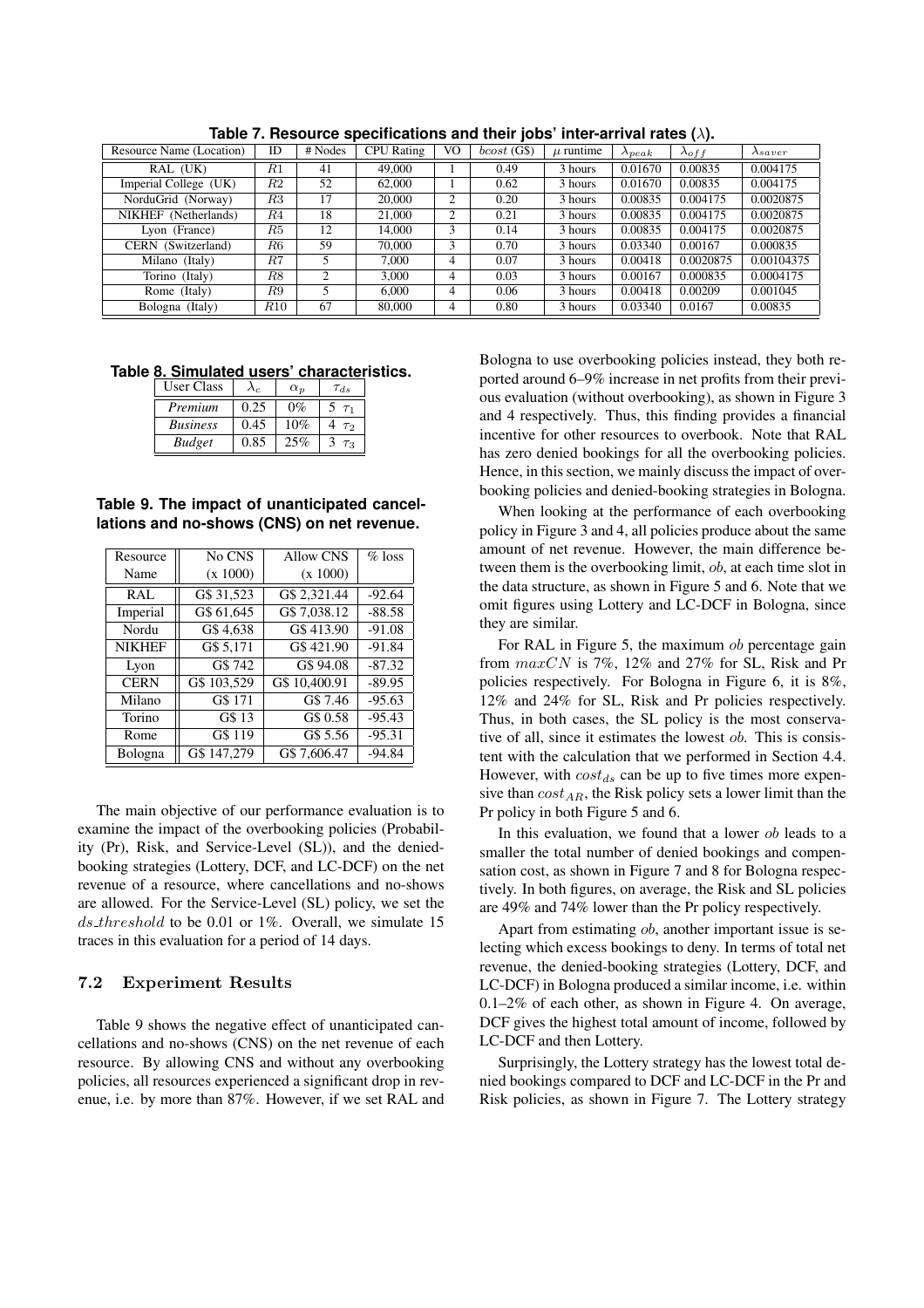

**Figure 3. Total net revenue for RAL.**



**Figure 4. Total net revenue for Bologna.**



**Figure 5. Overbooking Limit in RAL.**

## **Table 10. Total denied bookings for the Service-Level policy.**

|            | <i>Premium</i> Users | <b>Business Users</b> | <i>Budget</i> Users |
|------------|----------------------|-----------------------|---------------------|
| Lottery    |                      |                       |                     |
| <b>DCF</b> |                      |                       |                     |
| $LC-DCF$   |                      |                       |                     |

is 4% and 35% lower than DCF in the Pr and Risk policies respectively. Moreover, it is 12% and 40% lower than LC-DCF in the Pr and Risk policies respectively. For the SL policy, the Lottery strategy is 2% higher than DCF, but 27% lower than LC-DCF, as depicted in Figure 7. As a result, the Lottery strategy works best in reducing total denied bookings. Moreover, it is the simplest and easiest to implement.

However, each denied booking has a different value in terms of the job duration time, user class level, and more importantly  $cost_{ds}$ . Thus, due to its randomness, the Lottery strategy pays the most amount of money to denied users, by up to 16%, 10% and 65% in the Pr, Risk and SL policies respectively, compared to DCF and LC-DCF, as depicted in Figure 8. Hence, from the compensation cost's point of view, the Lottery strategy is the least desirable.

Measuring DCF against LC-DCF, DCF has the lowest number of denied bookings by 7%, 3% and 30% in the Pr, Risk and SL policies respectively, as highlighted in Figure 7. Hence, in terms of total  $cost_{ds}$ , DCF is about 5% and 94% lower than LC-DCF in the Pr and SL policies respectively, as indicated in Figure 8. For the Risk policy, both DCF and LC-DCF have a similar cost, less than 0.5% of each other. Moreover, when combining with the SL policy, the total net revenue with DCF is the highest of all, as shown in Figure 4. Overall, from these findings, DCF seems to be a better choice than LC-DCF.

In our previous work [19], we found out that *Premium* and *Business* users contribute more than 60% on smaller and medium-sized resources (e.g. Torino and NorduGrid), and 50% on large-sized resources (e.g. CERN and Bologna) respectively. The main disadvantage of DCF is that this strategy does not take into consideration which user class level each booking belongs to. In contrast, LC-DCF removes bookings from lower-class users first, based on their  $cost_{ds}$ . As a result, LC-DCF has the lowest number of denied *Premium* users, as shown in Table 10. Therefore, to minimize the negative effects from high-paying users who have been denied access, the combination of SL and LC-DCF policies is a better solution in the long run.

## **8 Conclusion and Future Work**

Advance reservation allows users to request available resources in the future. In this paper, we adopt several static overbooking policies, such as Probability (Pr), Risk, and Service-Level (SL), in managing unexpected cancellations and no-shows of reservations in a Grid system. Moreover, we present several strategies for selecting which excess reservations to deny, based on compensation cost and user class level, namely Lottery, Denied Cost First (DCF), and Lower Class DCF (LC-DCF). By overbooking, a resource provider is able to accept more reservations than the current capacity. As a result, it can be effectively used to increase the total net revenue of a resource by up to 9%.

From the performance evaluation, the Pr policy suffers from excessive denied bookings and compensation cost  $(cost_{ds})$ , since it calculates the overbooking limit (ob) based only on user demands at that particular time. The Risk policy manages to balance the show rate and  $cost_{ds}$  well. However, it tends to set a more conservative ob, when the compensation cost is much higher than the weighted average price of all class users. Finally, the SL policy defines a specified level or fraction of denied users. This approach has the advantage of having the lowest denied bookings and  $cost_{ds}$ compared to other policies.

With regards to the denied-booking strategies, we consider DCF to be the best as it has both the lowest  $cost_{ds}$  compared to Lottery and LC-DCF, and the highest net revenue when associated with the SL policy. However, to prevent high-paying users from submitting their jobs to other resources due to overbooking, the